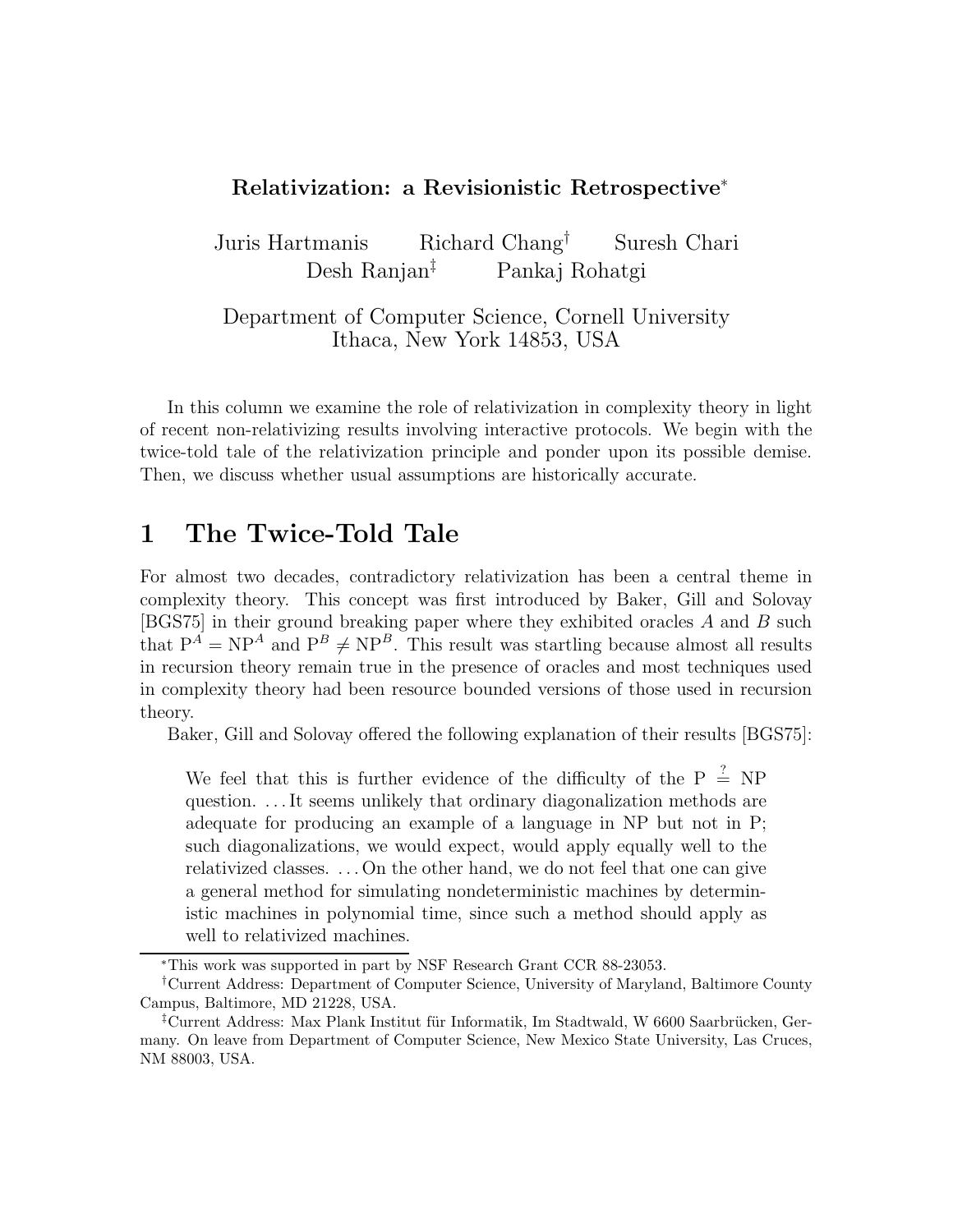Following this work, much effort was expended to find contradictory relativizations for other open problems in complexity theory. A major part of this effort revolved around obtaining relativized results about the polynomial time hierarchy and its relationship to other classes. In a seminal work, Furst, Saxe and Sipser [FSS84] linked these questions to the power of bounded depth boolean circuits. This led to the development of an entire subfield of circuit complexity devoted to understanding into the the power of such circuits. As a result of advances made in this area [Yao85, Ko89, Hås89] contradictory relativizations for various unsolved problems regarding the Polynomial Hierarchy were found. These and other results led to a strong belief that problems with contradictory relativization are very hard to solve and are not amenable to current proof techniques. This sentiment was best summarized by Hopcroft in the following "meta-theorem" [Hop84] :

This perplexing state of affairs is obviously unsatisfactory as it stands. No problem that has been relativized in two conflicting ways has yet been solved, and this fact is generally taken as evidence that the solutions of such problems are beyond the current state of mathematics.

Some researchers were able to exhibit cases where diagonalization arguments could overcome the relativization barrier [Koz80, Cha90]. Others were able to overcome this barrier through double relativizations [Kur82, Har85]. However, these examples were considered highly artificial and did not refute the basic import of the metatheorem above. Indeed, some effort was even made to identify open problems which cannot have contradictory relativizations, in the the hope that they were easier to solve [HCKM88]. Thus, as a cursory glance at the proceedings of any STRUC-TURES conference will confirm, proving contradictory relativizations became a pervasive paradigm for showing the optimality of results up to "known techniques".

Many researchers also explored what relativized separations of complexity classes might imply about the relationship between these classes in the unrelativized case. From the beginning, it was observed that relativized separations usually exploit differences in the oracle access mechanisms. For instance, a polynomial time bounded oracle machine can only make polynomially queries, whereas an NP oracle machine can make exponentially many queries in its computation tree. The oracle constructed by Baker, Gill and Solovay exploits precisely this difference in the access mechanisms. Thus it is not clear whether relativized separation truly reflects the different computational power of the complexity classes or is just an artifact of the different oracle access mechanisms.

Motivated by this, Book, Long and Selman [BLS84, Boo87] proposed the theory of positive relativizations. They showed that once the oracle access mechanisms for different classes were made roughly comparable then a relativized separation would also separate the nonrelativized classes. For example, if nondeterministic oracle machines are restricted to asking only polynomially many questions in the entire computation tree, then a relativized separation of P and NP would imply  $P \neq NP$ . Therefore,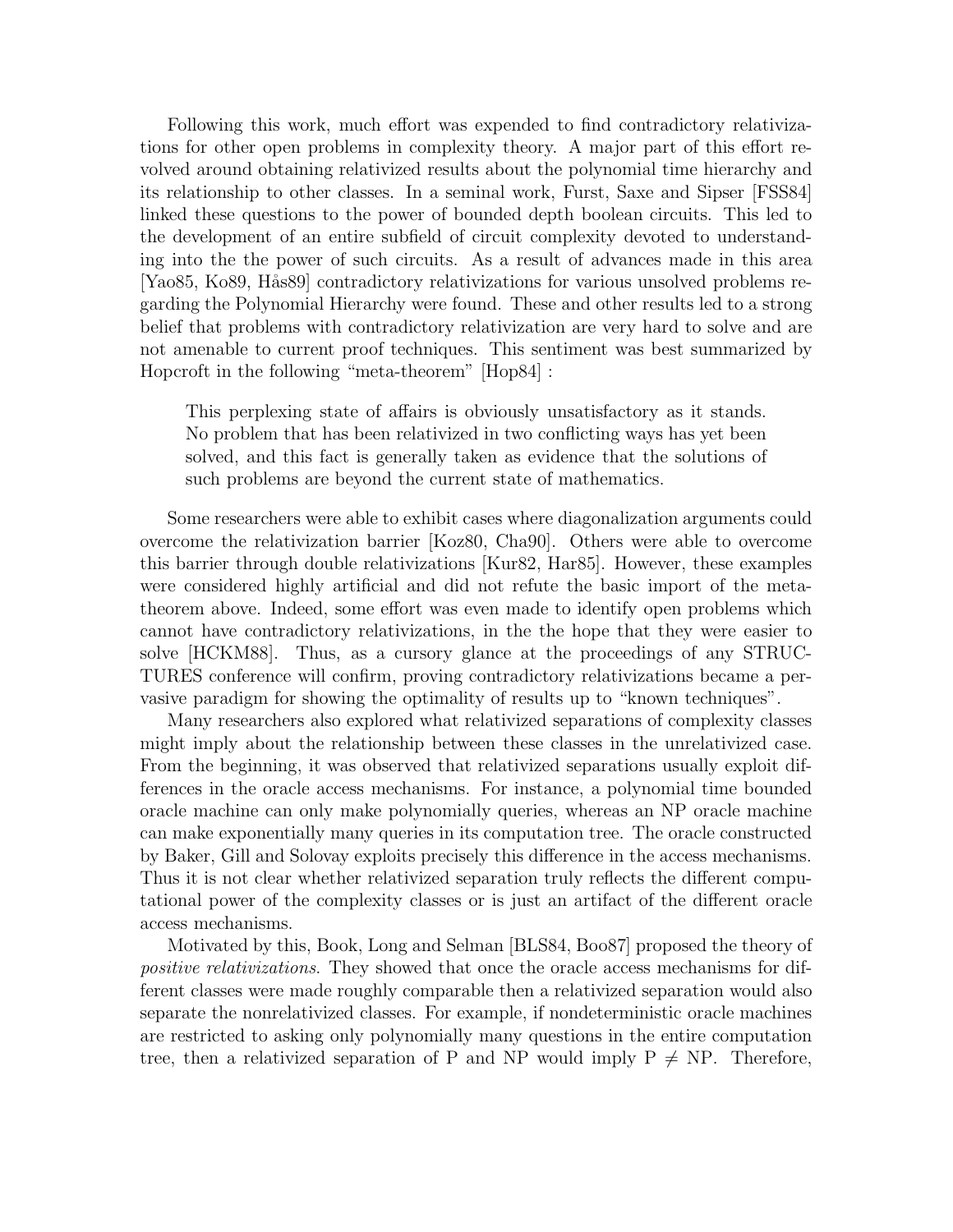in this model, contradictory relativizations of P and NP cannot be achieved without also showing that  $P \neq NP$ . This was perhaps the first real blow to the general relativization principle.

On the other hand, Bennett and Gill [BG81] proposed the random oracle approach to avoid oracles which are highly structured to exploit the differences in the access mechanism. A random oracle is formed by considering every possible string and including it in the oracle with probability  $\frac{1}{2}$ . Bennett and Gill conjectured that since a random oracle is intuitively unbiased and unstructured, relativized results which hold with probability 1 for a random oracle should also be true in the absence of an oracle. This conjecture was then formalized as the Random Oracle Hypothesis. Most of the results obtained along these lines, e.g.,  $P \neq NP \neq$  co-NP, agreed with commonly held beliefs, an exception being  $BPP = P$ . The susceptibility of even this hypothesis to restricted oracle access mechanisms was demonstrated by Kurtz [Kur82] who provided some simple counterexamples. However, these results were not considered compelling enough to reject the hypothesis outright. In fact, Book [Boo90] showed that once the access mechanisms were made comparable then random oracle separation results would also separate the base classes.

Thus, for many years the relativization principle was a dominant research paradigm in complexity theory. Once contradictory relativizations for an open problem was found it was generally considered impossible to solve. Researchers learned to cope with this obviously unsatisfactory state of affairs until December 1989, when the famous results on the power of interactive protocols were announced by electronic mail[Bab90].

### 2 The Current State of Mathematics

In their ground breaking work, Lund, Karloff, Fortnow, and Nisan [LFKN90] showed that the Polynomial Hierarchy is contained in the class IP. This was immediately followed by the Shamir's result that  $IP = PSPACE$  [Sha90]. One of the remarkable aspects of these results was that a few years earlier Fortnow and Sipser [FS88] had constructed an oracle A such that co-NP<sup>A</sup>  $\not\subseteq$  IP<sup>A</sup>. Thus it seemed that the contradictory relativization barrier was finally breached. Subsequently, it was shown that with probability 1,  $IP^A \neq PSPACE^A$  for a random oracle A, and thus the IP = PSPACE result also convincingly refutes the random oracle hypothesis [HCRR90, CGH90].

Due to recent dramatic advances by Arora and Safra [AS92] and Arora et al [ALM<sup>+</sup>92] we now have a natural example of two unequal classes which can be collapsed by an oracle. These new results are a culmination of a sequence of insights into probabilistic proof checking [BFL90, BFLS91, FGL<sup>+</sup>91]. The concept of probabilistic proof checking arose from a characterization of Multi-Prover Interactive Proofs (MIP) due to Fortnow, Rompel and Sipser [FRS88, FRS90].

Intuitively, probabilistic proof checking is a generalization of the concept of NP. A language L is in NP if there is a deterministic polynomial time machine,  $M$ , such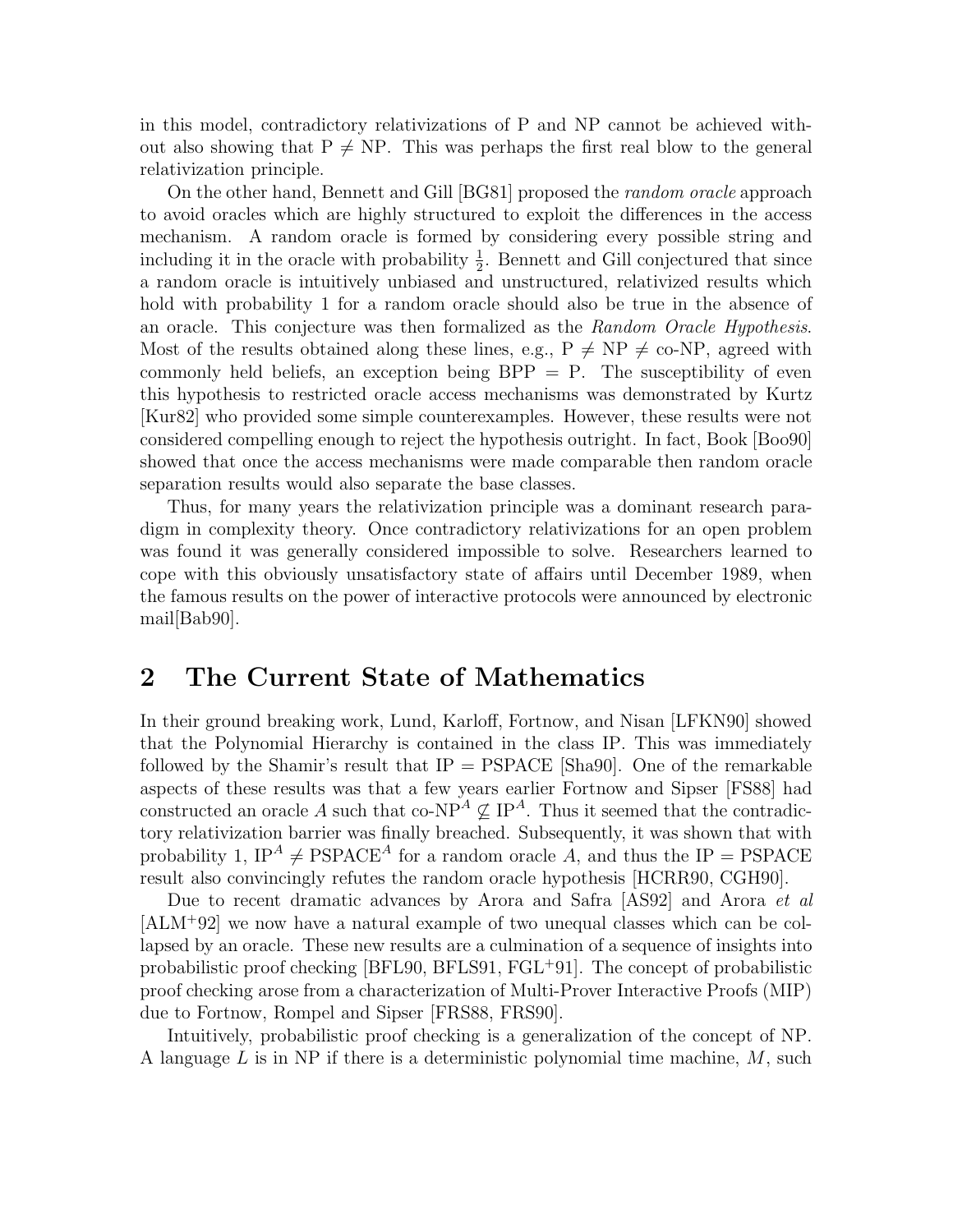that if  $x \in L$  then there is a proof of membership which M accepts, and if  $x \notin L$ , no "proof" will make  $M$  accept. One might relax this requirement by allowing proofs to be checked by a probabilistic machine which is correct with high probability. The real gain could be that the proof checker need not look at the entire proof and membership may be decidable with high probability by looking only at a small portion of the proof. Using this notion Arora and Safra define classes with probabilistically checkable proofs as follows:

**Definition 1** [AS92, FGL<sup>+</sup>91] A verifier M is a random polynomial time machine having two inputs x and  $\Pi$ .  $\Pi$  is a proof of membership of x in a language L and M has random access to any bit of  $\Pi$ . M is an  $r(n)$  restricted verifier if on input x of size n it is allowed to use at most  $r(n)$  random bits and can query at most  $r(n)$  bits of the proof  $\Pi$ .

**Definition 2** [AS92] A language L is in  $PCP(r(n))$  if there exists an  $r(n)$  restricted verifier  $M$  such that for every input  $x$ :

- 1. If  $x \in L$  there exists a proof  $\Pi(x)$  which causes M to accept with probability 1.
- 2. If  $x \notin L$  then for all proofs  $\Pi$ ,  $Pr[M(\Pi, x)$  accepts  $] < \frac{1}{2}$  $\frac{1}{2}$ .

In this terminology the famous  $MIP = NEXP$  result [BFL90] can be rephrased as  $NEXP = PCP(poly)$ . Thus, the exponentially long proof of membership of a NEXP language can be checked randomly by a polynomial time machine which looks only at polynomial number of bits of the proof. The new result of Arora and Safra shows that this can be scaled down to NP!

#### **Theorem 1** [AS92]  $NP = PCP(log)$ .

This theorem was further improved by Arora, Lund, Motwani, Sudan and Szegedy [ALM<sup>+</sup>92], who showed that all NP languages have PCP proofs where the verifier uses  $log(n)$  random bits but queries only a *constant* number of bits of the proof. As with the original  $MIP = NEXP$  result, both of these new theorems can be used to extend results which show that certain NP optimization problems are difficult to approximate [FGL<sup>+</sup>91]. In particular, Arora and Safra's results show that if the maximum clique size of a graph can be approximated in polynomial time to a constant factor, then  $P = NP$ . The results of Arora, Lund *et al* show that if there exist polynomial time approximation schemes for any MAXSNP [PY88] hard problem, then  $P = NP$ . Also, as in the case of the  $IP = PSPACE$  result, these results provide compelling counterexamples to the relativization principle and the random oracle hypothesis.

The PCP classes can be relativized by allowing the verifier access to an oracle. It is easy to construct a relativized world where Theorem 1 is not true. In fact, with some more work it can be shown that

**Theorem 2** With probability 1,  $NP^A \neq PCP^A(\log)$  for a random oracle A.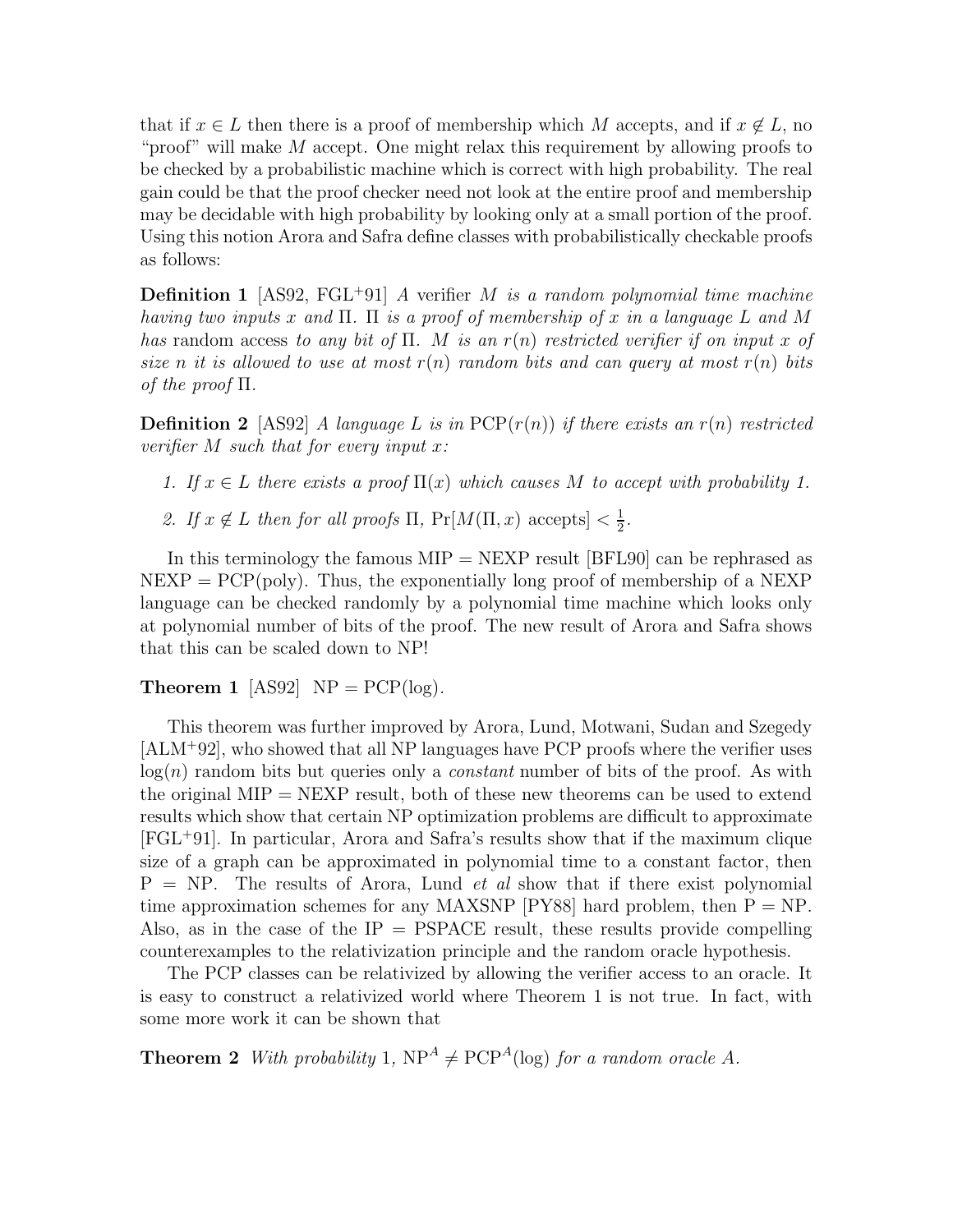We can obtain another interesting relativization results using the PCP characterization. It is well known that  $NP \neq NEXP$  [SFM78]. Thus  $PCP(\log) \neq PCP(\text{poly})$ . However, the following shows that this separation result does not relativize and gives an example where relativization collapses two classes known to be different in the unrelativized case.

#### Theorem 3

Let A be any language complete for EXPSPACE. Then  $PCP^A(log) = PCP^A(poly)$ .

**Proof:** A polynomial time verifier which uses  $O(\text{poly}(n))$  random bits can make at most a polynomial number of polynomial sized queries to the oracle A on each path. In addition it examines at most a polynomial number of bits of an exponentially long proof Π. In exponential space one can easily try out all possible proofs Π and check whether the verifier accepts with the required probability. Thus one query to the exponential space complete oracle  $A$ , suffices to decide whether the input is in the language. Hence we obtain  $PCP^A(O(\log(n)) = PCP^A(O(\text{poly}(n))) = EXPSPACE$ .

It is worth mentioning that the relativization principle, which began with the exploitation of the difference in the oracle access mechanisms of different Turing machines, is now jeopardized by this very same technique — live by the sword, die by the sword. The relativized separations and collapses mentioned above all exploit the fact that the complexity classes such as NP and PSPACE can be represented either by time and space bounded Turing machines or by interactive protocols and proof systems. These two different kinds of representations have very different oracle access mechanisms. For example, a PSPACE machine can exhaustively query exponentially many strings, but each computation path of an IP verifier can only ask about polynomially many strings. This difference in the oracle access mechanism can be used to separate IP from PSPACE in a relativized world. This example demonstrates the danger in thinking of oracle worlds as a way of relativizing *complexity classes* oracles do not relativize complexity classes, they only relativize the machines.

## 3 A Revisionist's Tale

The discovery of non-relativizing techniques involving interactive proofs has had a dramatic impact on complexity theory. It seems that problems which have contradictory relativizations are not as intimidating as we once believed and perhaps we can finally shed ourselves of this relativization principle.

However, many complexity theorists are still reluctant to declare the outright demise of the relativization principle. It is debatable whether techniques such as arithmetization and the algebra of polynomials, which were successful in solving questions about interactive proofs, are applicable to other problems. So, researchers in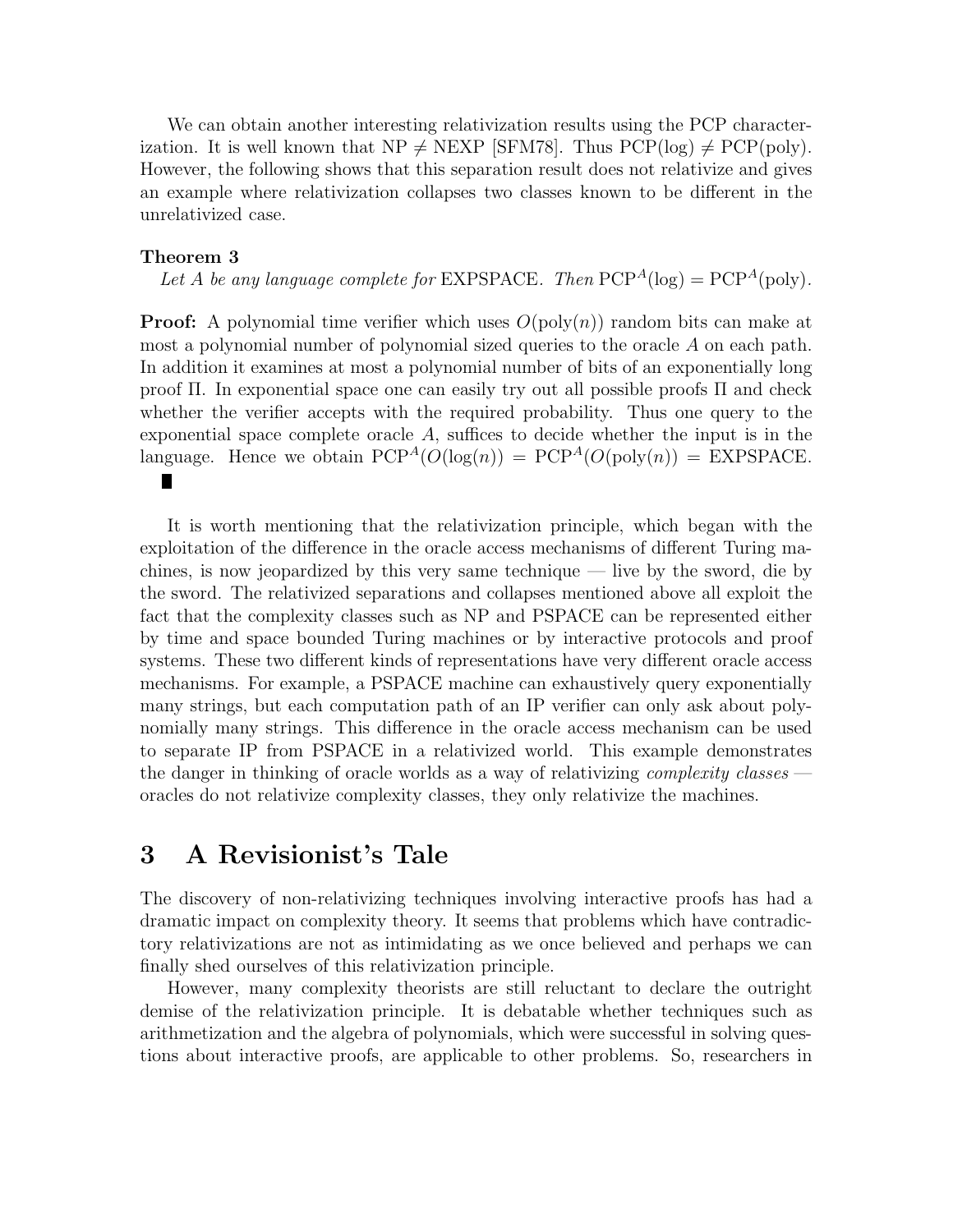many areas of complexity theory would find a contradictory relativization just as intimidating as before. Still, these new results do force us to examine the assumptions that we usually make in complexity theory. It is often assumed that any proof which uses only direct simulation and diagonalization must relativize. Do all of the "standard techniques" in complexity theory relativize? If we would shed our inhibitions and take advantage of the clarity of hindsight, we just might find another way to tell the tale of the relativization principle.

It turns out that the PH  $\subseteq$  IP and IP = PSPACE results were *not* the first theorems in complexity theory that do not relativize — they are simply the first ones that were so compelling that they could not be ignored. In fact, there have been non-relativizing theorems since 1977 (only two years after Baker, Gill and Solovay!), yet these rather significant theorems have not been brought up as serious challengers of the relativization principle.

We are talking about the theorem due to Hopcroft, Paul and Valiant which showed that space bounded computations are strictly more powerful than time bounded computations.

#### Theorem 4 [HPV77]

For all space constructible  $f(n)$ , TIME $[f(n)] \subseteq$  SPACE $[f(n)]$ .

The techniques in this proof eventually led to the following result by Paul, Pippenger, Szemerédi and Trotter, which is one of the few known separations between nondeterminism and determinism. (Actually, it is one of the few known separations, period.)

#### **Theorem 5** [PPST83] TIME[n]  $\subset$  NTIME[n].

As we have mentioned above, these results do not relativize and it is not clear why they have not been championed as counterexamples to the relativization principle. Perhaps the fact that Theorem 5 depends heavily on the linearity of the time bounds dissipated some of the enthusiasm for this result. However, Theorem 4 holds for all space constructible  $f(n)$ . Moreover, the result holds for multi-tape Turing machines. Furthermore the theorem confirms our intuition that space is a more powerful resource than time. So, this theorem cannot be casually brushed aside as contrived or model dependent.

**Theorem 6** There exists an oracle A such that for all  $f(n)$ ,

 $\text{TIME}^{A}[f(n)] = \text{SPACE}^{A}[f(n)].$ 

**Proof:** Let  $D_1, D_2, D_3, \ldots$  be a standard enumeration of SPACE $[2^n]$  machines. Consider the language  $A_0$  defined by

 $A_0 = \{ \langle M, D_i, 1^c, x, 1^r \rangle \mid M^{L(D_i)}(x) \text{ accepts using } r \text{ tape cells} \}$ and  $c > |\langle M, D_i \rangle|^2$  }.

Since M is restricted to querying  $L(D_i)$  on strings of length at most r, 1<sup>c</sup> provides enough padding for  $A_0$  to be recognized in  $SPACE[2<sup>n</sup>]$ . A direct simulation of the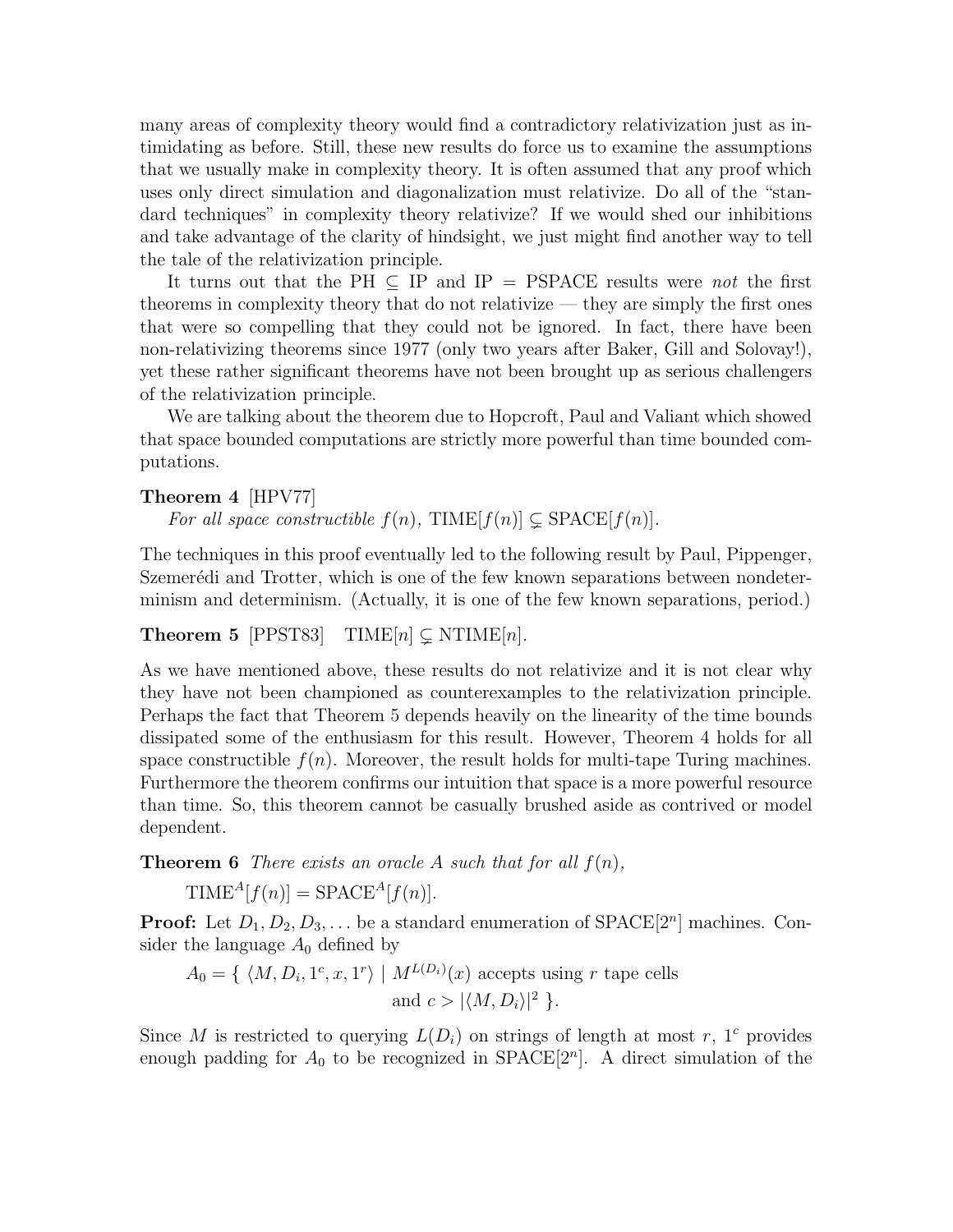$M^{L(D_i)}(x)$  computation would require at most  $c_1|x| + c_22^r$  tape cells, where  $c_1$  and  $c_2$ are constants that depend only on the machine description of  $D_i$  and M (e.g. size of the tape alphabet and number of work tapes). So, some fixed  $SPACE[2<sup>n</sup>]$  machine  $D_{i_0}$  recognizes  $A_0$ .

Now, suppose that  $f(n)$  is time constructible. Let L be a language accepted by some  $f(n)$ -space bounded TM M with oracle  $A_0$ . Then,  $M^{A_0}$  accepts an input string x if and only if  $\langle M, D_{i_0}, 1^c, x, 1^{f(n)} \rangle \in A_0$  where  $c > |\langle M, D_{i_0} \rangle|^2$ . Since,  $f(n)$  is time constructible, a TIME<sup> $A_0$ </sup>[ $f(n)$ ] machine can write down the query

$$
``\langle M, D_{i_0}, 1^c, x, 1^{f(n)} \rangle \in A_0?".
$$

Hence,  $L \in TIME^{A_0}[f(n)]$ .

In the case where  $f(n)$  is not time constructible, the time bounded machine will first compute the exact amount of space used by an  $f(n)$ -space bounded machine M with the help of the oracle  $A_1$ ,

$$
A_1 = \{ \langle M, D_i, 1^c, x, 1^r \rangle \mid M^{L(D_i)}(x) \text{ uses at least } r \text{ tape cells} \}
$$
  
and 
$$
c > |\langle M, D_i \rangle|^2 \}.
$$

As before,  $A = A_0 \oplus A_1$  can be recognized in SPACE[2<sup>n</sup>] by some fixed TM  $D_j$ . Now, let L be the language recognized by  $M^A$  an  $f(n)$ -space bounded oracle TM and let  $s(x)$  be the number of tape cells that  $M^A$  uses on input x. Hence,  $s(x) \leq f(|x|)$ . Using  $s(x)$  queries to the oracle  $A_1$ , a time-bounded oracle TM  $N^A$  can compute  $s(x)$ in  $O(s(x))$  time steps. Essentially,  $N^A$  asks the oracle  $A_1$  questions of the form

$$
``\langle M, D_j, 1^c, x, 1^r \rangle \in A_1?"
$$

If the answer is yes then, N repeats the question with r replaced by  $r+1$ . This takes one only time step, assuming the oracle query model which does not erase the query tape immediately after the query. If the answer is no, then  $s(x) = r - 1$  and with one final query

$$
\mathbf{``}\langle M, D_j, 1^c, x, 1^{s(x)} \rangle \in A_0?",
$$

 $N^A$  can determine if  $M^A$  accepts x. Since  $s(x) \le f(|x|)$ ,  $L \in \text{TIME}^A[f(n)]$ .

It seems unlikely, though possible, that no one has noticed that Theorem 4 does not relativize. It must have been immediately obvious that the proof technique does not relativize, since Hopcroft, Paul and Valiant showed by a graph pebbling argument that a SPACE $[f(n)/\log(f(n))]$  machine can directly simulate a TIME $[f(n)]$  machine. I.e., they showed that

$$
\text{TIME}[f(n)] \subseteq \text{SPACE}[f(n) / \log(f(n))].
$$

Since  $f(n)$  is space constructible<sup>1</sup>, by invoking the Space Hierarchy Theorem [SHL65], they conclude that

$$
\text{TIME}[f(n)] \subsetneq \text{SPACE}[f(n)].
$$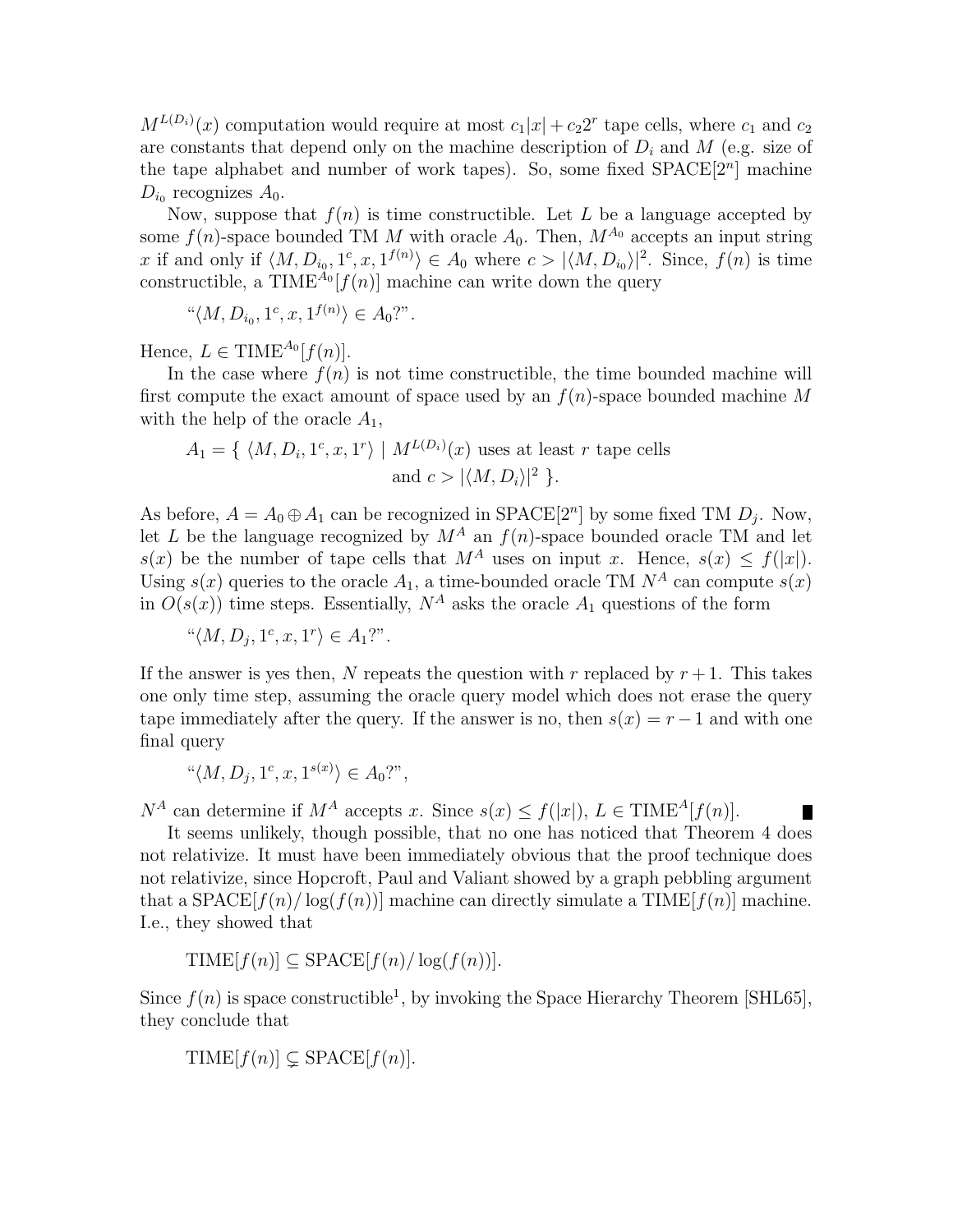Clearly, a SPACE $[f(n)/\log(f(n))]$  machine cannot query strings that a TIME $[f(n)]$ machine can, so the first step of the proof does not relativize. However, the theorem itself does not relativize, so any proof of the theorem must use non-relativizing techniques. So it is surprising to find that the technique which Hopcroft, Paul and Valiant employed is essentially simulation and diagonalization. Thus, it should have been obvious in 1977, that the relativization principle does not hold water, because standard techniques can produce non-relativizing results.

# 4 A Turning Point

What is really at stake here is not just the relativization principle, but also our concept of computation. The way that the computation of a Turing machine is generally viewed is as a sequence of discrete steps regulated by the finite control of the machine. In this model, the steps taken at one end of the computation do not seem to have much effect on the rest of the computation. Papadimitriou and Yannakakis complained about this apparent defect of machine models when they defined the approximation classes MAXNP and MAXSNP [PY88] as sets of logical sentences:

The intuitive reason is that computation is an inherently unstable, nonrobust mathematical object, in the sense that it can be turned from nonaccepting to accepting by changes that would be insignificant in any reasonable metric—say, by flipping a single state to accepting.

Another consequence of this view of computation is that the size of a single step of the computation does not seem to matter. Whether the machine changes the tape symbol based upon the entries of the transition table or upon the recommendation of an oracle, the overall structure of the computation remains the same. The relativization principle is born out of this view of computation. Adding an oracle merely increases the size of each step of the computation, much like adding axioms to a proof system. The steps involved in the reasoning are the same, we are just allowed to make more assumptions. This view of computation is very appealing because it allows us to deal with computation at a very high level. However by doing this we ignore a crucial difference between unrelativized and relativized computations. The step size of an unrelativized computation is much smaller because transitions are made only on the basis of a finite transition table. Moreover, the change from one configuration to the next is based completely on local information near the machine heads. Thus, in some sense, the structure of an unrelativized computation is "coherent". Adding an oracle immediately destroys this coherence because successive steps now depend on entire queries and not just on finite local information.

<sup>&</sup>lt;sup>1</sup>If this space constructibility assumption were not necessary, then we would have a corollary that  $P \subseteq PSPACE$ , because by the Union Theorem [MM69], there exists a recursive function  $S(n)$  such that  $P = TIME[S(n)]$  and  $PSPACE = SPACE[S(n)]$ . However,  $S(n)$  cannot be space constructible, so we cannot conclude that  $TIME[S(n)] \subsetneq SPACE[S(n)].$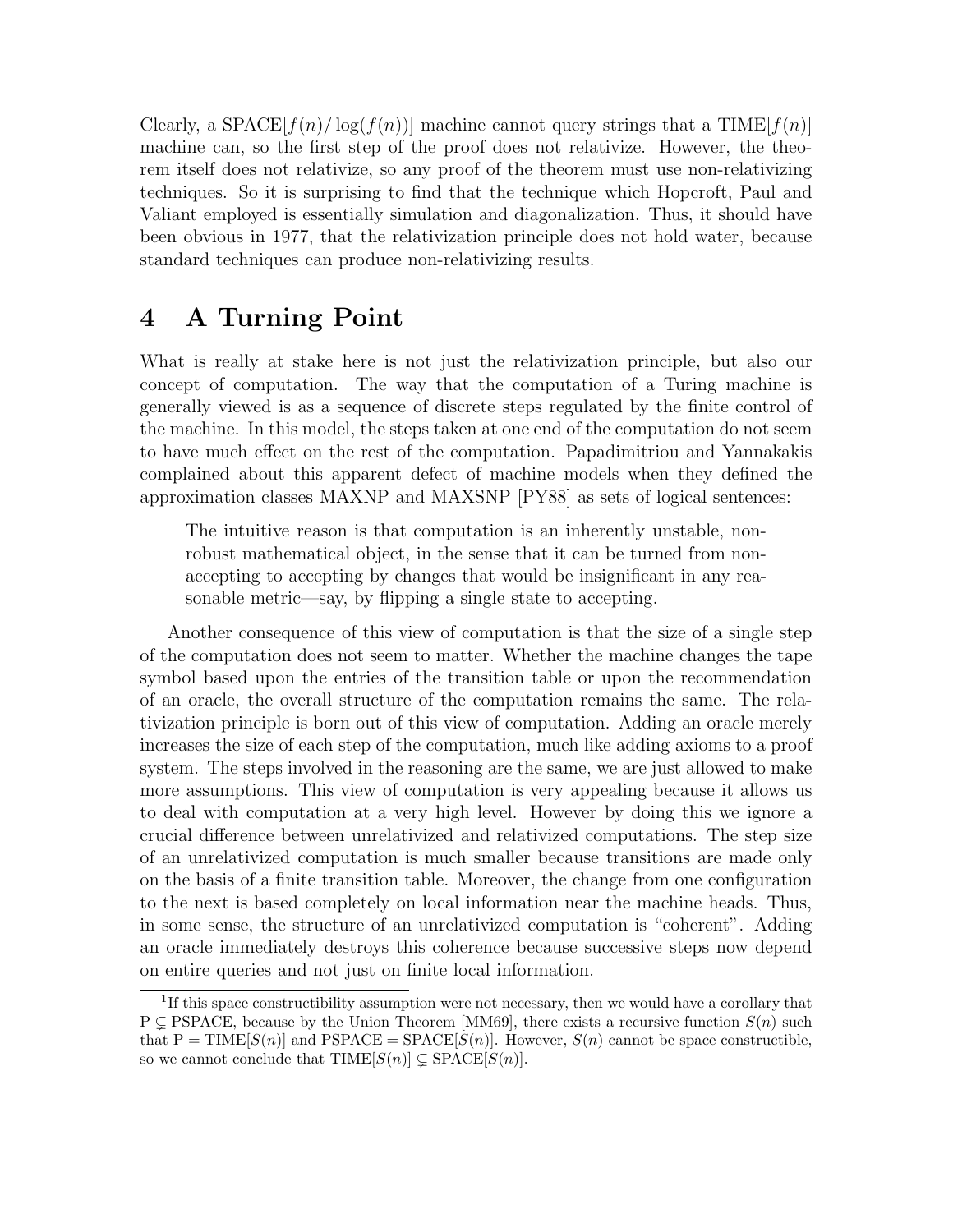Both the non-relativizing techniques mentioned earlier exploit this coherence property in a essential way. The techniques used in results about interactive proofs and probabilistic proof checking rely on the fact that coherence enables us to obtain small descriptions for entire machine computations. For example, an entire PSPACE computation can be encoded as a QBF and a nondeterministic computation is representable as a boolean formula. Such descriptions make these problems amenable to the algebra of low degree polynomials. This insight played a key role in the recent results about interactive proofs and has opened a fresh avenue for exploring computations. Even the pebbling approach of Hopcroft, Paul and Valiant uses the fact that coherence ensures that a computation can be simulated without having to store entire configurations of the machine at the same time. Only those parts that change are required at any one time and others can be recomputed when required without using too much space.

The above examples demonstrate that if we are to resolve the major open questions in computational complexity, we must take into account the coherence of unrelativized computations. A fascinating question is whether further insights into unrelativized computation can be obtained by representing entire computations by other "continuous" mathematical objects. In any case, with the emergence of new non-relativizing techniques, we can be sure that the old problems will be attacked with renewed vigor. The next few years promise to be exciting times for complexity theory.

### References

- [ALM+92] S. Arora, C. Lund, R. Motwani, M. Sudan, and M. Szegedy. Proof verification and intractability of approximation problems. Unpublished manuscript, 1992.
- [AS92] S. Arora and S. Safra. Approximating clique is NP-complete. Unpublished manuscript, 1992.
- [Bab90] L. Babai. E-mail and the unexpected power of interaction. In Proceedings of the 5th Structure in Complexity Theory Conference, pages 30–44, July 1990.
- [BFL90] L. Babai, L. Fortnow, and C. Lund. Non-deterministic exponential time has two-prover interactive protocols. In Proceedings of the IEEE Symposium on Foundations of Computer Science, pages 16–25, 1990.
- [BFLS91] L. Babai, L. Fortnow, L. Levin and M. Szegedy Checking computations in poly-logarithmic time. In Proceedings of the  $23<sup>rd</sup>$  ACM Symposium on Theory of Computing, pages 21–31, 1991.
- [BG81] C. Bennett and J. Gill. Relative to a random oracle A,  $P^A \neq NP^A \neq co-NP^A$ with probability 1. SIAM Journal on Computing, 10(1):96-113, February 1981.
- [BGS75] T. Baker, J. Gill, and R. Solovay. Relativizations of the P =? NP question. SIAM Journal on Computing, 4(4):431–442, December 1975.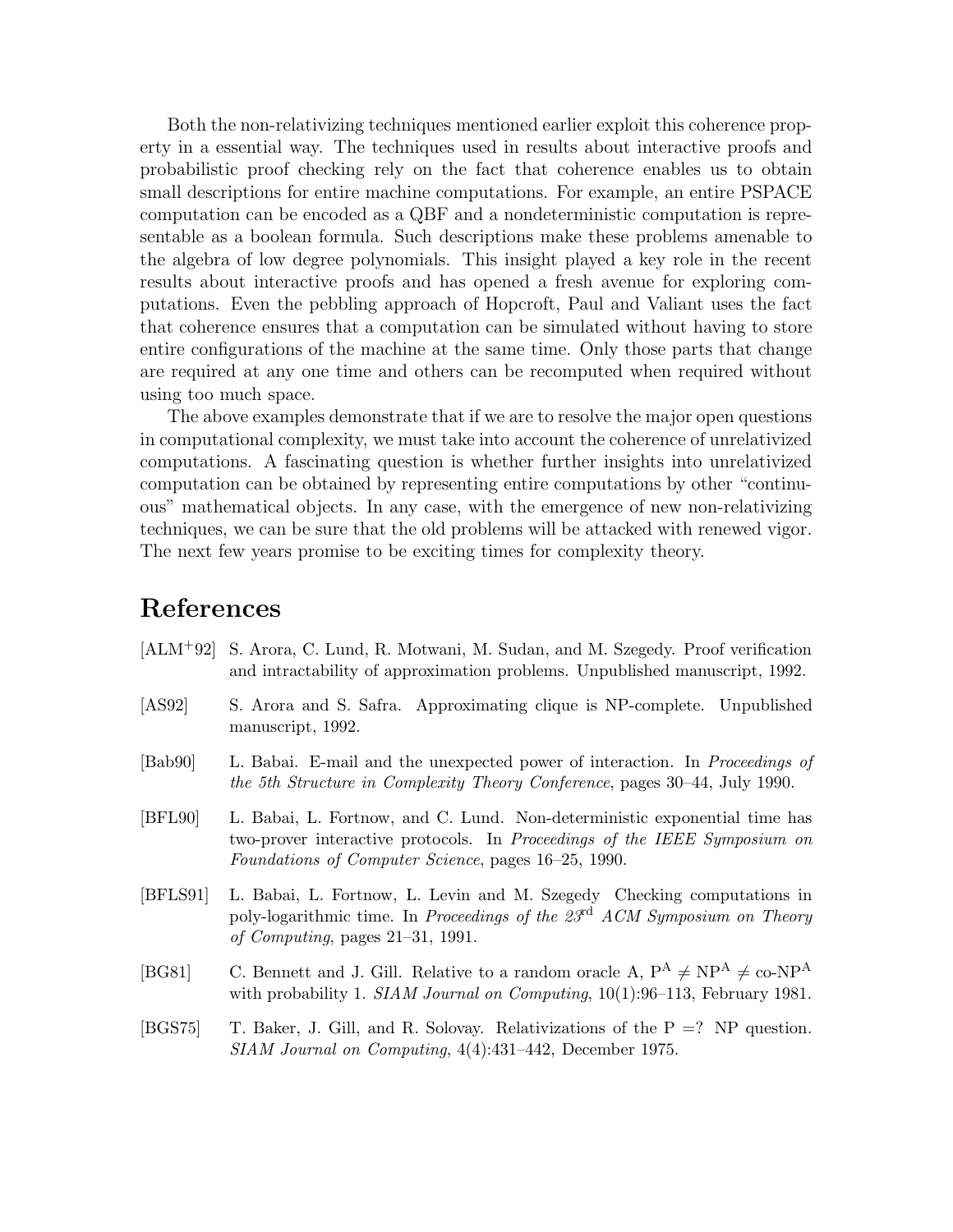- [BLS84] R. V. Book, T. J. Long, and A. L. Selman. Quantitative relativizations of complexity classes. SIAM Journal on Computing, 13:461–487, 1984.
- [Boo87] R. V. Book. Towards a theory of relativizations: Positive relativizations. In Proceedings of the 4th Symposium on Theoretical Aspects of Computer Science, volume 247 of Lecture Notes in Computer Science, pages 1–21. Springer-Verlag, 1987.
- [Boo90] R. V. Book. On separating complexity classes. In Proceedings of the 5th Structure in Complexity Theory Conference, pages 299–304, July 1990.
- [CGH90] B. Chor, O. Goldreich, and J. Håstad. The random oracle hypothesis is false. Technical Report 631, Department of Computer Science, Technion, 1990. Revised paper to appear in the Journal of Computer and System Sciences.
- [Cha90] R. Chang. An example of a theorem that has contradictory relativizations and a diagonalization proof. Bulletin of the European Association for Theoretical Computer Science, 42:172–173, October 1990.
- [FGL<sup>+</sup>91] U. Feige, S. Goldwasser, L. Lovász, S. Safra, and M. Szegedy. Approximating clique is almost NP-complete. In Proceedings of the IEEE Symposium on Foundations of Computer Science, pages 2–12, 1991.
- [FRS88] L. Fortnow, J. Rompel, and M. Sipser. On the power of multi-prover interactive protocols. In Proceedings of the 3rd Structure in Complexity Theory Conference, pages 156–161, June 1988.
- [FRS90] L. Fortnow, J. Rompel, and M. Sipser. Errata for on the power of multi-prover interactive protocols. In Proceedings of the 5th Structure in Complexity Theory Conference, pages 318–319, July 1990.
- [FS88] L. Fortnow and M. Sipser. Are there interactive protocols for co-NP languages? Information Processing Letters, 28(5):249–251, August 1988.
- [FSS84] M. Furst, J. B. Saxe, and M. Sipser. Parity, circuits and the polynomial-time hierarchy. Mathematical Systems Theory, 17:13-27, 1984.
- [Har85] J. Hartmanis. Solvable problems with conflicting relativizations. Bulletin of the European Association for Theoretical Computer Science, 27:40–49, Oct 1985.
- [Hås89] J. Håstad. Almost optimal lower bounds for small depth circuits. In Randomness and Computation, volume 5 of Advances in Computing Research, (Silvio Micali, ed.), pages 143–170. JAI Press Inc, 1989.
- [HCKM88] J. Hartmanis, R. Chang, J. Kadin, and S. Mitchell. Some observations about relativization of space bounded computations. Bulletin of the European Association for Theoretical Computer Science, 35:82–92, June 1988.